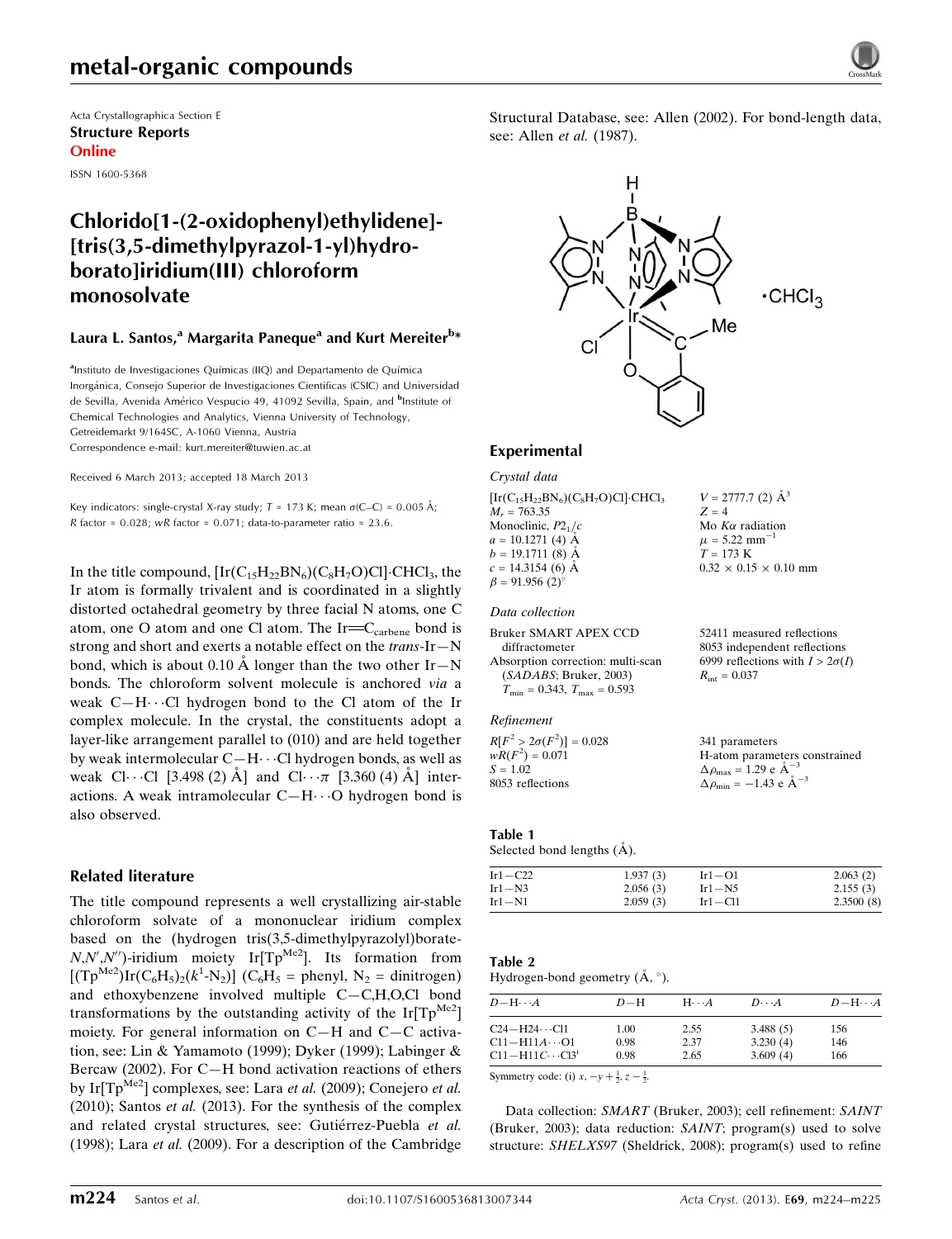structure: SHELXL97 (Sheldrick, 2008); molecular graphics: Mercury (Macrae et al., 2006); software used to prepare material for publication: PLATON (Spek, 2009) and publCIF (Westrip, 2010).

Financial support (FEDER) from the Spanish Ministry of Science (projects CTO2010–17476 and Consolider-Ingenio  $2010$  CSD $2007-00006$ ) and the Junta de Andalucía (grant FQM-119 and project P09-FQM-4832) is acknowedged.

Supplementary data and figures for this paper are available from the IUCr electronic archives (Reference: LH5594).

#### References

[Allen, F. H. \(2002\).](https://scripts.iucr.org/cgi-bin/cr.cgi?rm=pdfbb&cnor=lh5594&bbid=BB1) Acta Cryst. B58, 380–388.

[Allen, F. H., Kennard, O., Watson, D. G., Brammer, L., Orpen, A. G. & Taylor,](https://scripts.iucr.org/cgi-bin/cr.cgi?rm=pdfbb&cnor=lh5594&bbid=BB2) R. (1987). [J. Chem. Soc. Perkin Trans. 2](https://scripts.iucr.org/cgi-bin/cr.cgi?rm=pdfbb&cnor=lh5594&bbid=BB2), pp. S1–19.

- Bruker (2003). SMART, SAINT and SADABS[. Bruker AXS Inc., Madison,](https://scripts.iucr.org/cgi-bin/cr.cgi?rm=pdfbb&cnor=lh5594&bbid=BB3) [Wisconsin, USA.](https://scripts.iucr.org/cgi-bin/cr.cgi?rm=pdfbb&cnor=lh5594&bbid=BB3)
- [Conejero, S., Paneque, M., Poveda, M. L., Santos, L. L. & Carmona, E. \(2010\).](https://scripts.iucr.org/cgi-bin/cr.cgi?rm=pdfbb&cnor=lh5594&bbid=BB4) [Acc. Chem. Res.](https://scripts.iucr.org/cgi-bin/cr.cgi?rm=pdfbb&cnor=lh5594&bbid=BB4) 43, 572–580.
- Dyker, G. (1999). [Angew. Chem. Int. Ed.](https://scripts.iucr.org/cgi-bin/cr.cgi?rm=pdfbb&cnor=lh5594&bbid=BB5) 38, 1698–1712.
- Gutiérrez-Puebla, E., Monge, A., Nicasio, M. C., Pérez, P. J., Poveda, M. L. & [Carmona, E. \(1998\).](https://scripts.iucr.org/cgi-bin/cr.cgi?rm=pdfbb&cnor=lh5594&bbid=BB6) Chem. Eur. J. 4, 2225–2236.
- [Labinger, J. A. & Bercaw, J. E. \(2002\).](https://scripts.iucr.org/cgi-bin/cr.cgi?rm=pdfbb&cnor=lh5594&bbid=BB7) Nature, 417, 507–514.
- [Lara, P., Paneque, M., Poveda, M. L., Santos, L. L., Valpuesta, J. E. V.,](https://scripts.iucr.org/cgi-bin/cr.cgi?rm=pdfbb&cnor=lh5594&bbid=BB8) Carmona, E., Moncho, S., Ujaque, G., Lledós, A., Álvarez, E. & Mereiter, K. (2009). [Chem. Eur. J.](https://scripts.iucr.org/cgi-bin/cr.cgi?rm=pdfbb&cnor=lh5594&bbid=BB8) 15, 9034–9045.
- [Lin, Y.-S. & Yamamoto, A. \(1999\). In](https://scripts.iucr.org/cgi-bin/cr.cgi?rm=pdfbb&cnor=lh5594&bbid=BB9) Activation of Unreactive Bonds and Organic Synthesis[, edited by S. Murai. Berlin: Springer.](https://scripts.iucr.org/cgi-bin/cr.cgi?rm=pdfbb&cnor=lh5594&bbid=BB9)
- [Macrae, C. F., Edgington, P. R., McCabe, P., Pidcock, E., Shields, G. P., Taylor,](https://scripts.iucr.org/cgi-bin/cr.cgi?rm=pdfbb&cnor=lh5594&bbid=BB10) [R., Towler, M. & van de Streek, J. \(2006\).](https://scripts.iucr.org/cgi-bin/cr.cgi?rm=pdfbb&cnor=lh5594&bbid=BB10) J. Appl. Cryst. 39, 453–457.
- [Santos, L. L., Mereiter, K. & Paneque, M. \(2013\).](https://scripts.iucr.org/cgi-bin/cr.cgi?rm=pdfbb&cnor=lh5594&bbid=BB11) Organometallics, 32, 565– [569.](https://scripts.iucr.org/cgi-bin/cr.cgi?rm=pdfbb&cnor=lh5594&bbid=BB11)
- [Sheldrick, G. M. \(2008\).](https://scripts.iucr.org/cgi-bin/cr.cgi?rm=pdfbb&cnor=lh5594&bbid=BB12) Acta Cryst. A64, 112–122.
- [Spek, A. L. \(2009\).](https://scripts.iucr.org/cgi-bin/cr.cgi?rm=pdfbb&cnor=lh5594&bbid=BB13) Acta Cryst. D65, 148–155.
- [Westrip, S. P. \(2010\).](https://scripts.iucr.org/cgi-bin/cr.cgi?rm=pdfbb&cnor=lh5594&bbid=BB14) J. Appl. Cryst. 43, 920–925.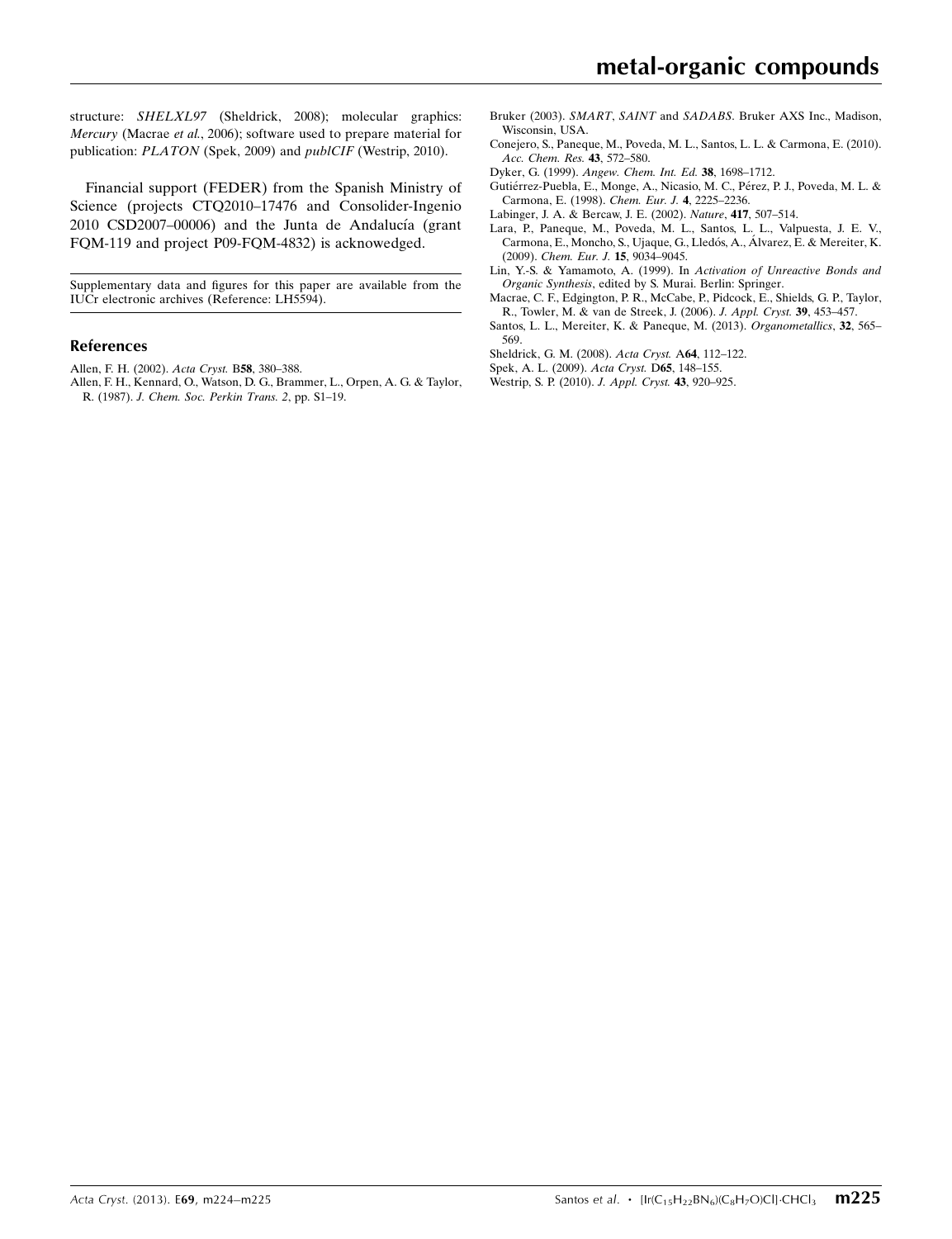# **supporting information**

*Acta Cryst.* (2013). E**69**, m224–m225 [doi:10.1107/S1600536813007344]

# **Chlorido[1-(2-oxidophenyl)ethylidene][tris(3,5-dimethylpyrazol-1-yl)hydroborato]iridium(III) chloroform monosolvate**

## **Laura L. Santos, Margarita Paneque and Kurt Mereiter**

### **S1. Comment**

Transition metal compounds capable of inducing C—H bond activation and subsequent C—C bond formation have important applications in the synthesis of complex organic molecules from simple, commonly available substrates (Lin  $\&$ Yamamoto, 1999; Dyker, 1999; Labinger & Bercaw, 2002). Iridium complexes with hydrogen-tris(pyrazolyl)borate as a stabilizing ligand and labile coordination sites have been found to show an outstanding potential at this respect (Conejero *et al.*, 2010). Part of our work in this field has derived from the study of reactions of ethers with reactive Ir complexes coordinated by the hydrogen-tris(3,5-dimethylpyrazolyl)borate ligand ( $Tp^{Me2}$ ) (Lara *et al.*, 2009; Conejero *et al.*, 2010; Santos *et al.*, 2013). When the complex  $[(Tp^{Me2})Ir(C_6H_5)_2(k^1-N_2)]$  (C<sub>6</sub>H<sub>5</sub> = phenyl, N<sub>2</sub> = dinitrogen; Gutiérrez-Puebla *et al.*, 1998) and  $C_6H_3OCH_2CH_3$  (ethoxybenzene) are heated to 333K in cyclohexane a mixture of three compounds is formed (see reaction scheme Fig. 3). The major reaction product is **2**, the precursor of the title complex **1**. Compound **2** is a hydride-alkylidene whose formation requires multiple C—H bond activations, C—O bond cleavage and C—C bond formation. The other reaction products are a heteroatom-stabilized hydride-carbene **3** derived from three C—H activations of the organic product, and the minor reaction product **4** (*ca* 5%), which is the hydride-alkene tautomer of **2**. Compound 2 could be prepared independently in nearly quantitative yield (~95%) by the reaction of  $[(Tp^{Me2})Ir(C_6H_5)_{2}(k^{1}-1)]$ N2)] with 2-ethylphenol (Lara *et al.*, 2009). Compound **2** is stable at room temperature but at higher temperatures is in equilibrium with compound **4**. On the other hand, if **2** is heated in chloroform at 353K for 4 days, a C—Cl bond activation takes place whereby the hydride is exchanged against a Cl atom under concomitant formation of dichloromethane. The resulting complex  $1$  (Fig. 3) crystallizes from the excess of CHCl<sub>3</sub> under formation of the title compound, an air-stable solvate **1**.CHCl3, (**I**). In **1** the iridium atom exhibits a relatively regular octahedral coordination by three pyrazole nitrogen atoms, the carbene atom C22, the phenolate oxygen O1, and the chloride ligand Cl1 (Fig. 1). The *cis* bond angles about Ir vary from 82.18 (12)° (C22—Ir1—O1) to 98.38 (13)° (C22—Ir1—N3) and the *trans* bond angles from 173.11 (8)° to 177.55 (9)° (N3—Ir1—O1). The metal-carbene bond Ir1—C22 = 1.937 (3) Å is characteristically short and in good accord with Ir-carbene bonds of well refined crystal structures in the Cambridge Structural Database (version 5.33; Allen, 2002), which gave a mean value of 1.942 (64) Å for 57 crystal structures with 69 bonds. The Ir—N bonds (Table 1) show a typical elongation of *ca* 0.1 Å for the bond Ir1—N5 *trans* to the carbene ligand. The Ir—O and Ir —Cl bonds adopt normal values (Allen *et al.*, 1987). Bond lengths and angles in the  $Tp^{Me2}$  ligand compare well with related complexes (*e.g.*: Lara *et al.*, 2009; Santos *et al.*, 2013). The chelate ring formed by the carbene ligand has a flat envelope conformation with O1—C16—C21—C22 perfectly planar (r.m.s. deviation from planarity 0.0002 Å) and Ir1 displaced from this plane by -0.352 (5) Å whereas the terminal methyl carbon C23 is 0.419 (7) Å off from this plane. The carbene atom C22 has a very flat pyramidal coordination and deviates by -0.064 (4) Å from the plane defined by Ir1, C21, and C23. In the crystal structure the Ir complexes 1 and the CHCl<sub>3</sub> molecules are organized in a layer-like fashion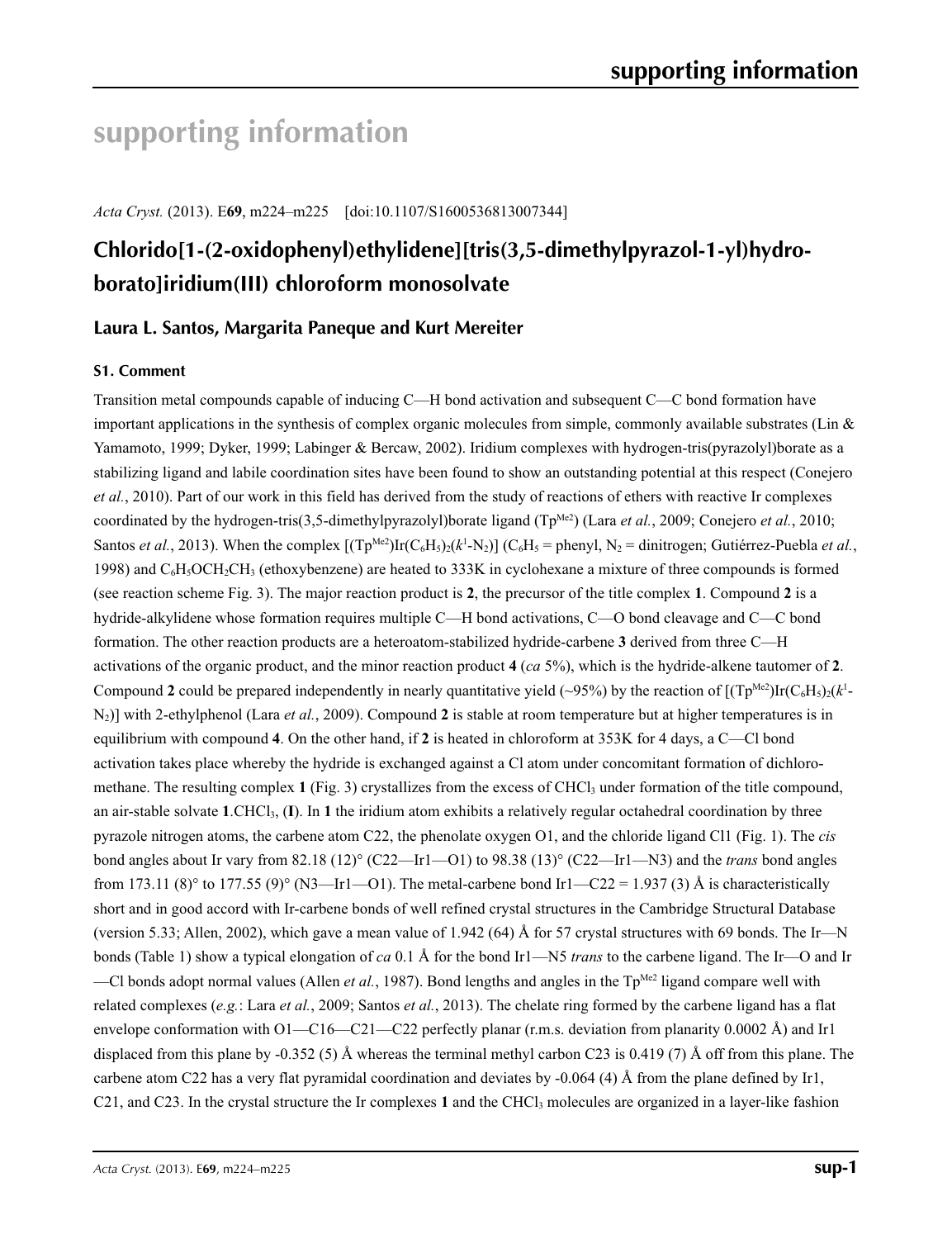parallel to (010) as shown in Fig. 2. Such layers are centered at  $y \approx 1/4$ ; and  $y \approx 3/4$ ;. The CHCl<sub>3</sub> molecule is anchored in the structure *via* a pronounced C—H···Cl hydrogen bond (C···Cl = 3.360 (4) Å) to the Cl1 atom of the Ir complex (Fig. 1 and Table 2). It is moreover fixed by the interaction C11—H11*c*···Cl3 [C11(*x*,1/2 - *y*,1/2 + *z*)···Cl3 = 3.608 (4) Å], by the halogen-halogen contact Cl3···Cl1( $x, 1/2 - y, 1/2 + z$ ) = 3.498 (2) Å, and two side-on contacts between the  $\pi$ -orbitals of arene rings and Cl [Cl2 with pyrazole ring 1 and the shortest contact distance Cl2···C4( $x$  - 1, $y$ , $z$ ) = 3.360 (4) Å; Cl3 with the phenyl ring and the shortest contact distance Cl3…C20 = 3.396 (4) Å]. These interactions are included in Fig. 2. Interactions between the Ir complexes are unremarkable and consist essentially of van der Waals contacts. The interaction C11—H11a···O3 is intramolecular.

### **S2. Experimental**

A solution of  $2(0.030 \text{ g}, 0.049 \text{ mmol})$ ; see Fig. 3; for synthesis see Lara *et al.*, 2009) in CHCl<sub>3</sub> (3 ml) was stirred at 353K for 4 days. After this time the solvent was removed under reduced pressure. NMR spectra of the crude product revealed the presence of complex 1 in 70% spectroscopic yield. Crystallization from pentane/CH<sub>2</sub>Cl<sub>2</sub>/CHCl<sub>3</sub> at 253K gave compound 1 as a dark green microcrystalline solid. <sup>1</sup>H NMR (CDCl<sub>3</sub>, 298 K)  $\delta$  7.47, 7.28, 7.19, 6.60 (dd, ddd, d, ddd, 1 H each,  ${}^{3}J_{\text{HH}} \approx 8.5, {}^{4}J_{\text{HH}} \approx 1$  Hz, 4 CH<sub>ar</sub>), 5.89, 5.88, 5.50 (s, 1 H each, 3 CH<sub>pz</sub>), 3.07 (s, 3 H, Ir=CCH<sub>3</sub>), 2.77, 2.49, 2.40, 2.36, 2.32, 1.32 (s, 3 H each, 6 Me<sub>pz</sub>). <sup>13</sup>C{<sup>1</sup>H} NMR (CDCl<sub>3</sub>, 25 °C) *δ* 273.2(Ir=C), 192.5 (Ir—O—C), 154.7, 153.8, 153.3, 152.3, 144.6, 144.2, 144.1 (Ir = C-C + C<sub>qpz</sub>), 141.0, 124.2, 119.7, 115.7 (CH<sub>ar</sub>), 108.4, 108.3, 108.2 (CH<sub>pz</sub>), 34.0  $(Ir=CCH<sub>3</sub>), 16.4, 14.1, 13.1, 13.0, 12.4, 12.2$  (Me<sub>pz</sub>). Crystals of 1.CHCl<sub>3</sub> for X-ray diffraction were obtained by recrystallization from CHCl<sub>3</sub>/pentane.

## **S3. Refinement**

H atoms were placed in calculated positions and thereafter treated as riding, C—H = 0.95–1.00 Å, B—H = 1.00 Å,  $U_i$ <sub>so</sub> $(H) = 1.2-1.5U_{eq}(C,B)$ , using AFIX 137 of program *SHELXL97* (Sheldrick, 2008) for the methyl groups.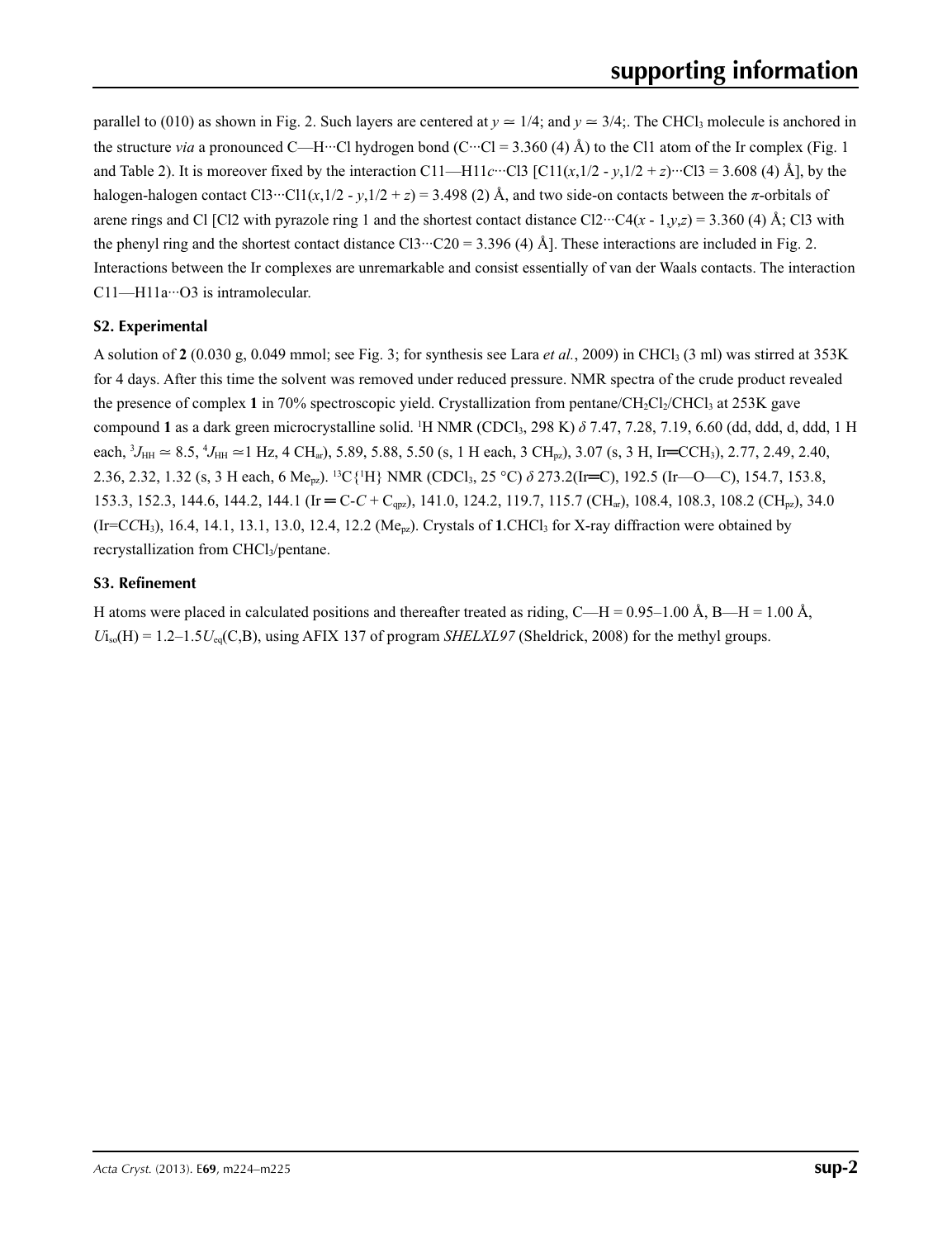

### **Figure 1**

The asymmetric unit of the title structure 1.CHCl<sub>3</sub> with displacement ellipsoids drawn at the 50% probability level and the hydrogen bond C24—H24···Cl1 as a dashed red line.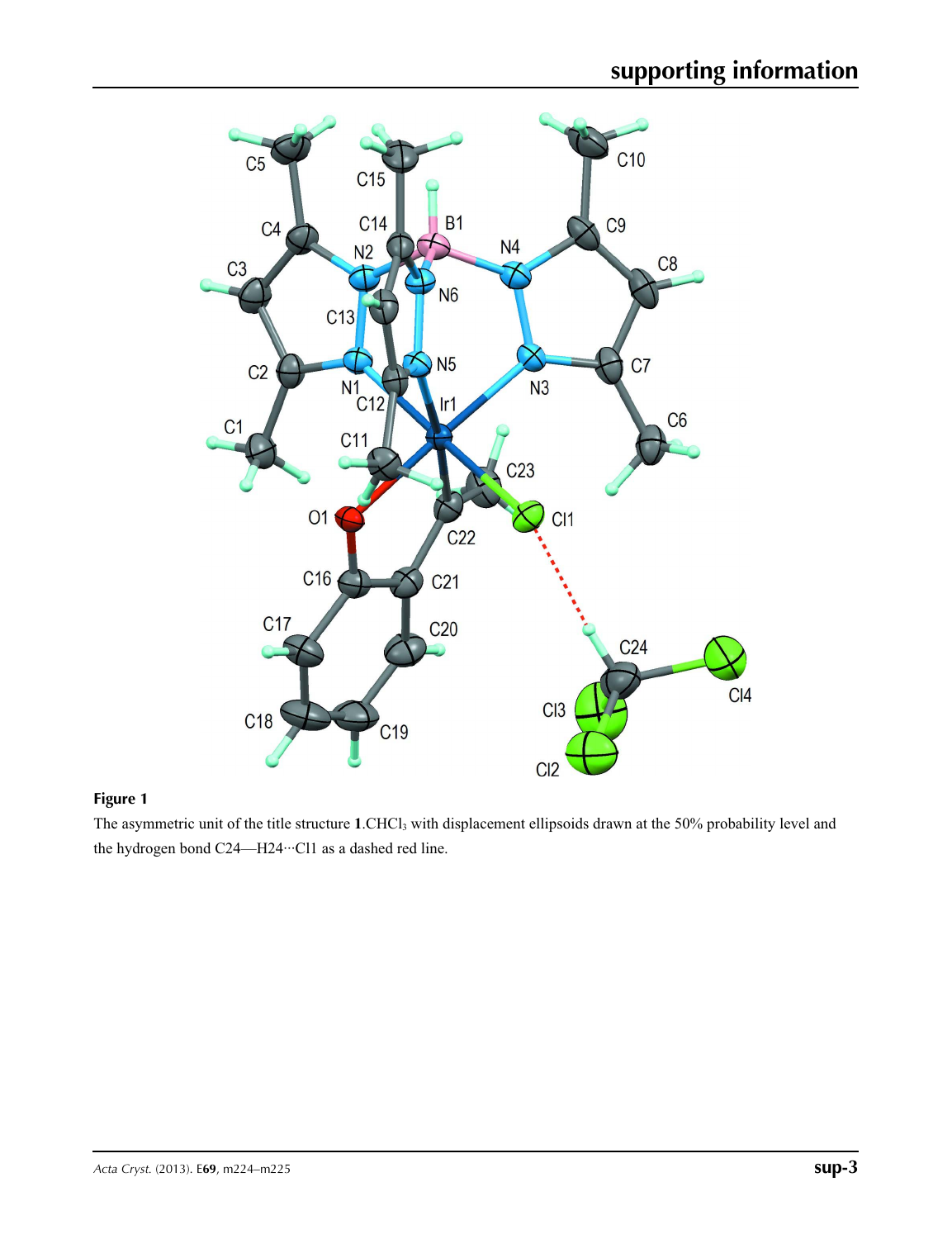

## **Figure 2**

View of the structure of 1.CHCl<sub>3</sub> approximately along [010] in the range  $0 < y < 1/2$ ; showing the interactions C— H···O,Cl (red), Cl···Cl (green), and Cl···*π* (blue) as dashed lines.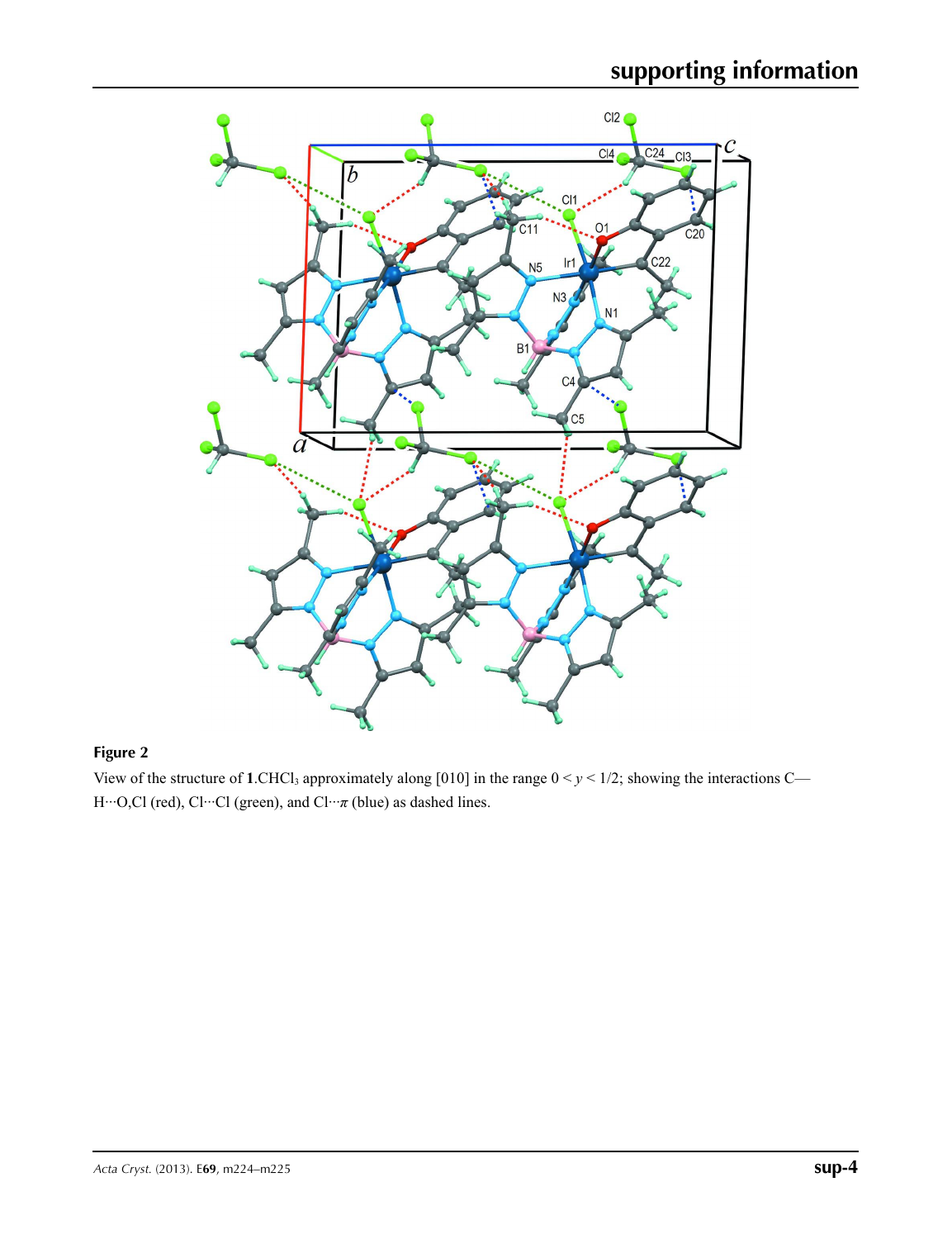

#### **Figure 3**

Reaction scheme for the synthesis of **1**.

## **Chlorido[1-(2-oxidophenyl)ethylidene][tris(3,5-dimethylpyrazol-1-yl)hydroborato]iridium(III) chloroform monosolvate**

#### *Crystal data*

 $[Ir(C<sub>15</sub>H<sub>22</sub>BN<sub>6</sub>)(C<sub>8</sub>H<sub>7</sub>O)Cl]<sup>·</sup>CHCl<sub>3</sub>$  $M_r = 763.35$ Monoclinic, *P*21/*c* Hall symbol: -P 2ybc  $a = 10.1271$  (4) Å  $b = 19.1711(8)$  Å  $c = 14.3154(6)$  Å  $\beta$  = 91.956 (2)<sup>o</sup>  $V = 2777.7$  (2) Å<sup>3</sup>  $Z = 4$ 

#### *Data collection*

Bruker SMART APEX CCD diffractometer Radiation source: fine-focus sealed tube Graphite monochromator *ω* and *φ* scans Absorption correction: multi-scan (*SADABS*; Bruker, 2003)  $T_{\text{min}} = 0.343$ ,  $T_{\text{max}} = 0.593$ 

### *Refinement*

Refinement on *F*<sup>2</sup> Least-squares matrix: full  $R[F^2 > 2\sigma(F^2)] = 0.028$  $wR(F^2) = 0.071$ *S* = 1.02 8053 reflections 341 parameters 0 restraints

 $F(000) = 1496$  $D_x = 1.825$  Mg m<sup>-3</sup> Mo *Kα* radiation,  $\lambda = 0.71073$  Å Cell parameters from 8986 reflections  $\theta = 2.3 - 30.0^{\circ}$  $\mu$  = 5.22 mm<sup>-1</sup>  $T = 173$  K Irregular, dark green  $0.32 \times 0.15 \times 0.10$  mm

52411 measured reflections 8053 independent reflections 6999 reflections with  $I > 2\sigma(I)$  $R_{\text{int}} = 0.037$  $\theta_{\text{max}} = 30.0^{\circ}, \theta_{\text{min}} = 2.6^{\circ}$  $h = -14 \rightarrow 14$  $k = -26 \rightarrow 26$ *l* = −20→20

Primary atom site location: structure-invariant direct methods Secondary atom site location: difference Fourier map Hydrogen site location: inferred from neighbouring sites H-atom parameters constrained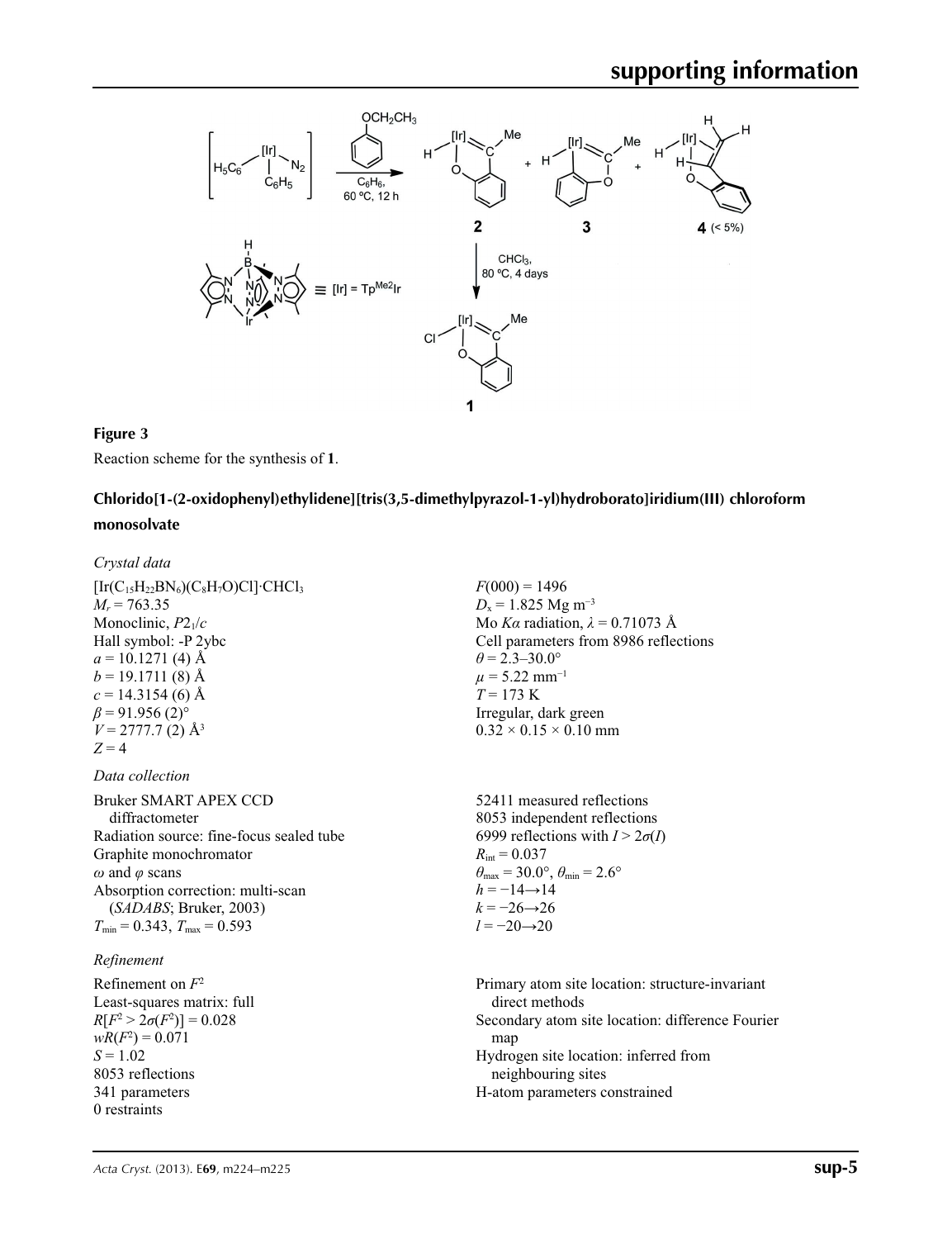$w = 1/[\sigma^2 (F_o^2) + (0.038P)^2 + 4.5744P]$ where  $P = (F_o^2 + 2F_c^2)/3$  $(\Delta/\sigma)_{\text{max}} = 0.001$ Δ*ρ*max = 1.29 e Å−3 Δ*ρ*min = −1.43 e Å−3

#### *Special details*

**Geometry**. All e.s.d.'s (except the e.s.d. in the dihedral angle between two l.s. planes) are estimated using the full covariance matrix. The cell e.s.d.'s are taken into account individually in the estimation of e.s.d.'s in distances, angles and torsion angles; correlations between e.s.d.'s in cell parameters are only used when they are defined by crystal symmetry. An approximate (isotropic) treatment of cell e.s.d.'s is used for estimating e.s.d.'s involving l.s. planes. **Refinement**. Refinement of  $F^2$  against ALL reflections. The weighted  $R$ -factor  $wR$  and goodness of fit  $S$  are based on  $F^2$ ,

conventional *R*-factors *R* are based on *F*, with *F* set to zero for negative  $F^2$ . The threshold expression of  $F^2 > \sigma(F^2)$  is used only for calculating *R*-factors(gt) *etc*. and is not relevant to the choice of reflections for refinement. *R*-factors based on *F*<sup>2</sup> are statistically about twice as large as those based on *F*, and *R*- factors based on ALL data will be even larger.

*Fractional atomic coordinates and isotropic or equivalent isotropic displacement parameters (Å<sup>2</sup>)* 

|                  | $\boldsymbol{x}$ | у           | $\boldsymbol{Z}$ | $U_{\rm iso}$ */ $U_{\rm eq}$ |  |
|------------------|------------------|-------------|------------------|-------------------------------|--|
| Ir1              | 0.436291(10)     | 0.157920(6) | 0.682819(7)      | 0.01911(4)                    |  |
| Cl1              | 0.23334(8)       | 0.20336(4)  | 0.62640(6)       | 0.02847(15)                   |  |
| B1               | 0.6944(4)        | 0.16488(19) | 0.5669(3)        | 0.0262(7)                     |  |
| H0B              | 0.7782           | 0.1680      | 0.5322           | $0.031*$                      |  |
| N1               | 0.6159(3)        | 0.11309(14) | 0.71808(18)      | 0.0227(5)                     |  |
| N2               | 0.7168(3)        | 0.12094(14) | 0.65687(19)      | 0.0247(5)                     |  |
| N3               | 0.5334(3)        | 0.24641(14) | 0.64204(18)      | 0.0234(5)                     |  |
| N <sub>4</sub>   | 0.6481(3)        | 0.23785(15) | 0.59388(19)      | 0.0257(5)                     |  |
| N <sub>5</sub>   | 0.4663(3)        | 0.11764(14) | 0.54460(18)      | 0.0225(5)                     |  |
| N <sub>6</sub>   | 0.5867(3)        | 0.12870(14) | 0.50605(18)      | 0.0236(5)                     |  |
| O <sub>1</sub>   | 0.3316(2)        | 0.07061(11) | 0.72065(14)      | 0.0216(4)                     |  |
| C1               | 0.5825(4)        | 0.0473(2)   | 0.8677(3)        | 0.0357(8)                     |  |
| H1A              | 0.5529           | 0.0884      | 0.9018           | $0.054*$                      |  |
| H1B              | 0.6378           | 0.0181      | 0.9095           | $0.054*$                      |  |
| H1C              | 0.5055           | 0.0205      | 0.8451           | $0.054*$                      |  |
| C2               | 0.6607(3)        | 0.06994(17) | 0.7866(2)        | 0.0267(6)                     |  |
| C <sub>3</sub>   | 0.7896(3)        | 0.05026(19) | 0.7680(3)        | 0.0323(7)                     |  |
| H <sub>3</sub>   | 0.8448           | 0.0201      | 0.8048           | $0.039*$                      |  |
| C4               | 0.8217(3)        | 0.08277(18) | 0.6863(2)        | 0.0281(7)                     |  |
| C <sub>5</sub>   | 0.9489(3)        | 0.0795(2)   | 0.6354(3)        | 0.0380(8)                     |  |
| H <sub>5</sub> A | 0.9295           | 0.0740      | 0.5683           | $0.057*$                      |  |
| H5B              | 1.0014           | 0.0397      | 0.6583           | $0.057*$                      |  |
| H <sub>5</sub> C | 0.9989           | 0.1227      | 0.6464           | $0.057*$                      |  |
| C6               | 0.3925(4)        | 0.34615(18) | 0.6934(3)        | 0.0340(7)                     |  |
| H <sub>6</sub> A | 0.3425           | 0.3095      | 0.7241           | $0.051*$                      |  |
| H <sub>6</sub> B | 0.3359           | 0.3689      | 0.6456           | $0.051*$                      |  |
| H <sub>6</sub> C | 0.4224           | 0.3807      | 0.7399           | $0.051*$                      |  |
| C7               | 0.5096(4)        | 0.31472(17) | 0.6486(2)        | 0.0277(6)                     |  |
| $\mbox{C}8$      | 0.6101(4)        | 0.35093(18) | 0.6050(3)        | 0.0337(8)                     |  |
| $\rm H8$         | 0.6178           | 0.4001      | 0.5992           | $0.040*$                      |  |
| C9               | 0.6957(4)        | 0.30165(18) | 0.5719(2)        | 0.0308(7)                     |  |
| C10              | 0.8185(4)        | 0.3117(2)   | 0.5176(3)        | 0.0454(10)                    |  |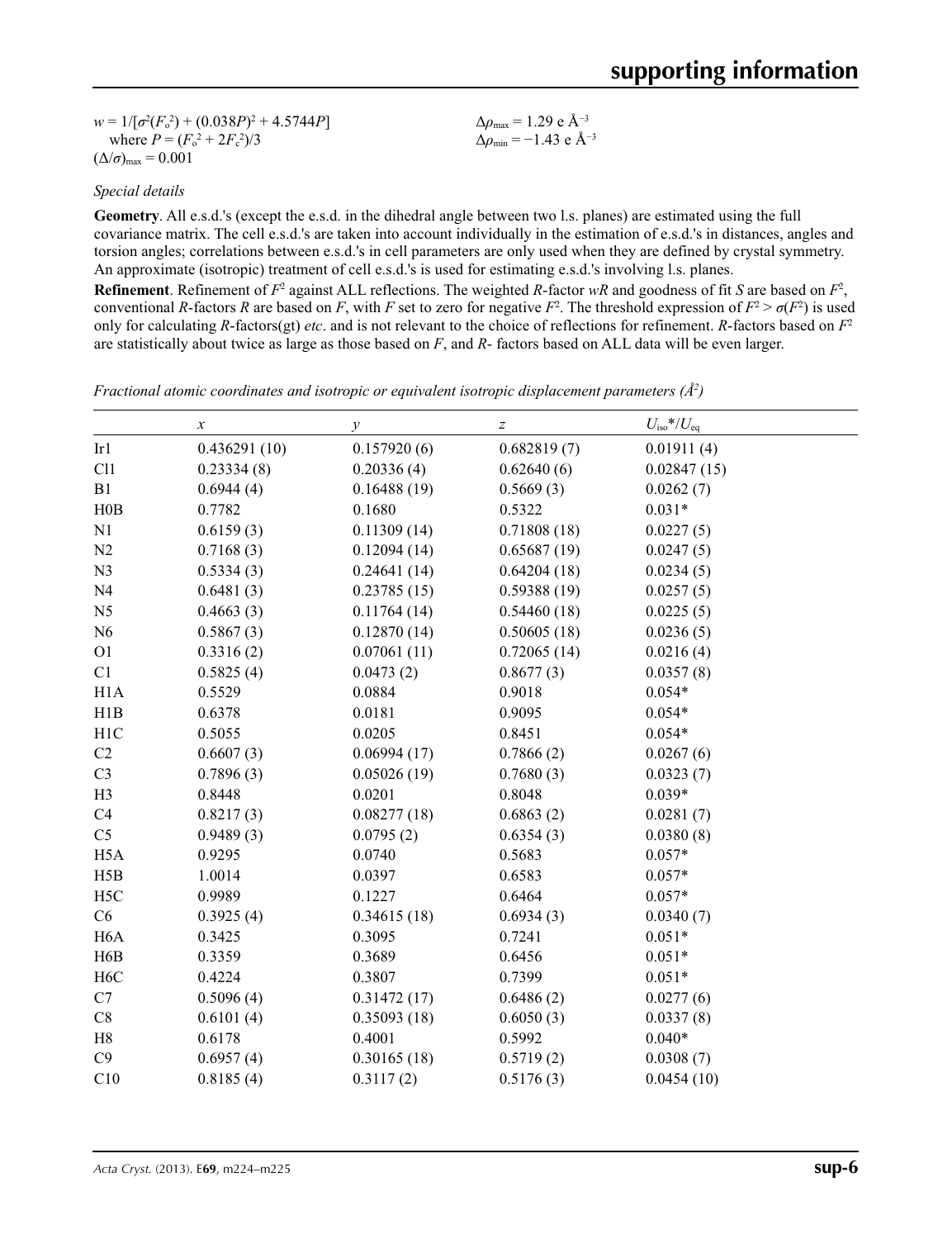| H10A              | 0.8053         | 0.2917      | 0.4550      | $0.068*$   |
|-------------------|----------------|-------------|-------------|------------|
| H10B              | 0.8929         | 0.2884      | 0.5501      | $0.068*$   |
| H10C              | 0.8374         | 0.3617      | 0.5124      | $0.068*$   |
| C11               | 0.2581(3)      | 0.05407(19) | 0.5004(3)   | 0.0308(7)  |
| H <sub>11</sub> A | 0.2475         | 0.0463      | 0.5674      | $0.046*$   |
| H11B              | 0.2415         | 0.0104      | 0.4664      | $0.046*$   |
| H <sub>11</sub> C | 0.1952         | 0.0897      | 0.4781      | $0.046*$   |
| C12               | 0.3956(3)      | 0.07824(16) | 0.4843(2)   | 0.0232(6)  |
| C13               | 0.4714(4)      | 0.06377(17) | 0.4063(2)   | 0.0280(6)  |
| H13               | 0.4455         | 0.0369      | 0.3530      | $0.034*$   |
| C14               | 0.5906(3)      | 0.09640(17) | 0.4225(2)   | 0.0263(6)  |
| C15               | 0.7068(4)      | 0.1003(2)   | 0.3615(3)   | 0.0387(9)  |
| H <sub>15</sub> A | 0.7034         | 0.0615      | 0.3169      | $0.058*$   |
| H15B              | 0.7884         | 0.0973      | 0.4001      | $0.058*$   |
| H15C              | 0.7049         | 0.1446      | 0.3274      | $0.058*$   |
| C16               | 0.2741(3)      | 0.08151(19) | 0.7994(2)   | 0.0280(6)  |
| C17               | 0.1875(4)      | 0.0306(2)   | 0.8350(3)   | 0.0377(8)  |
| H17               | 0.1654         | $-0.0100$   | 0.7999      | $0.045*$   |
| C18               | 0.1364(4)      | 0.0413(3)   | 0.9210(3)   | 0.0500(11) |
| H18               | 0.0767         | 0.0077      | 0.9443      | $0.060*$   |
| C19               | 0.1686(4)      | 0.1001(3)   | 0.9767(3)   | 0.0493(11) |
| H19               | 0.1324         | 0.1054      | 1.0366      | $0.059*$   |
| C20               | 0.2535(4)      | 0.1500(2)   | 0.9430(3)   | 0.0384(8)  |
| H20               | 0.2762         | 0.1896      | 0.9799      | $0.046*$   |
| C21               | 0.3070(3)      | 0.14175(19) | 0.8528(2)   | 0.0282(7)  |
| C22               | 0.4044(3)      | 0.18475(18) | 0.8105(2)   | 0.0263(6)  |
| C <sub>23</sub>   | 0.4790(4)      | 0.2367(2)   | 0.8696(3)   | 0.0356(8)  |
| H23A              | 0.4192         | 0.2741      | 0.8877      | $0.053*$   |
| H23B              | 0.5510         | 0.2563      | 0.8340      | $0.053*$   |
| H23C              | 0.5156         | 0.2136      | 0.9258      | $0.053*$   |
| C <sub>24</sub>   | 0.0420(5)      | 0.2910(2)   | 0.7869(4)   | 0.0508(11) |
| H <sub>24</sub>   | 0.1171         | 0.2666      | 0.7573      | $0.061*$   |
| C12               | $-0.10099(13)$ | 0.24331(7)  | 0.76482(9)  | 0.0592(3)  |
| Cl <sub>3</sub>   | 0.07774(17)    | 0.29868(9)  | 0.90450(11) | 0.0756(4)  |
| C14               | 0.02838(17)    | 0.37582(8)  | 0.73962(13) | 0.0804(5)  |
|                   |                |             |             |            |

*Atomic displacement parameters (Å2 )*

|                 | $U^{11}$   | $L^{22}$   | $U^{\beta 3}$ | $U^{12}$      | $U^{13}$      | $L^{23}$      |
|-----------------|------------|------------|---------------|---------------|---------------|---------------|
| Ir1             | 0.01915(6) | 0.01930(6) | 0.01887(6)    | $-0.00133(4)$ | 0.00052(4)    | $-0.00196(4)$ |
| C <sub>11</sub> | 0.0237(3)  | 0.0308(4)  | 0.0307(4)     | 0.0028(3)     | $-0.0012(3)$  | $-0.0030(3)$  |
| B1              | 0.0226(16) | 0.0281(18) | 0.0280(17)    | $-0.0040(13)$ | 0.0031(13)    | 0.0005(14)    |
| N <sub>1</sub>  | 0.0205(12) | 0.0230(12) | 0.0247(12)    | $-0.0017(10)$ | 0.0005(9)     | 0.0001(10)    |
| N <sub>2</sub>  | 0.0187(12) | 0.0266(13) | 0.0285(13)    | $-0.0012(10)$ | $-0.0002(10)$ | 0.0004(10)    |
| N <sub>3</sub>  | 0.0240(12) | 0.0219(12) | 0.0245(12)    | $-0.0032(10)$ | 0.0014(10)    | 0.0012(10)    |
| N <sub>4</sub>  | 0.0244(13) | 0.0256(13) | 0.0273(13)    | $-0.0041(10)$ | 0.0022(10)    | 0.0008(10)    |
| N <sub>5</sub>  | 0.0227(12) | 0.0223(12) | 0.0225(12)    | $-0.0025(10)$ | 0.0020(9)     | $-0.0005(10)$ |
| N <sub>6</sub>  | 0.0229(12) | 0.0247(13) | 0.0234(12)    | 0.0006(10)    | 0.0048(10)    | $-0.0001(10)$ |
|                 |            |            |               |               |               |               |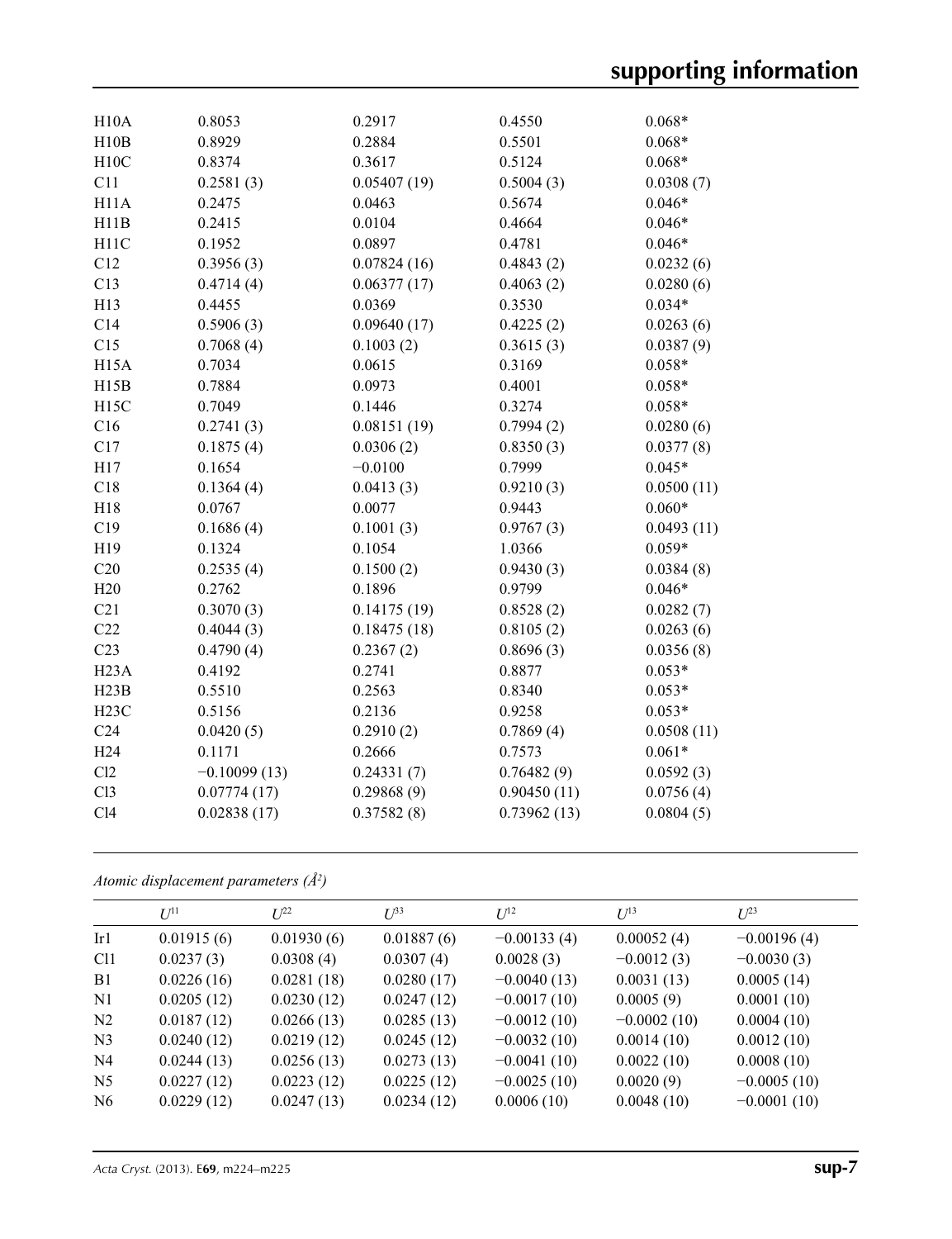| O <sub>1</sub>  | 0.0229(10) | 0.0216(10) | 0.0207(10) | $-0.0041(8)$  | 0.0053(8)     | $-0.0022(8)$  |
|-----------------|------------|------------|------------|---------------|---------------|---------------|
| C <sub>1</sub>  | 0.0391(19) | 0.0357(19) | 0.0325(18) | 0.0050(15)    | 0.0022(14)    | 0.0104(15)    |
| C <sub>2</sub>  | 0.0289(16) | 0.0243(15) | 0.0264(15) | 0.0011(12)    | $-0.0046(12)$ | 0.0003(12)    |
| C <sub>3</sub>  | 0.0267(16) | 0.0341(18) | 0.0355(18) | 0.0043(13)    | $-0.0072(13)$ | 0.0021(14)    |
| C <sub>4</sub>  | 0.0199(14) | 0.0273(16) | 0.0370(17) | $-0.0013(12)$ | $-0.0032(12)$ | $-0.0029(13)$ |
| C <sub>5</sub>  | 0.0191(15) | 0.046(2)   | 0.049(2)   | 0.0000(14)    | $-0.0007(14)$ | $-0.0016(17)$ |
| C6              | 0.046(2)   | 0.0254(17) | 0.0305(17) | 0.0046(14)    | $-0.0010(15)$ | $-0.0034(13)$ |
| C7              | 0.0384(18) | 0.0210(14) | 0.0234(15) | $-0.0032(13)$ | $-0.0034(12)$ | $-0.0021(12)$ |
| C8              | 0.048(2)   | 0.0218(16) | 0.0310(17) | $-0.0099(14)$ | $-0.0032(15)$ | 0.0013(13)    |
| C9              | 0.0359(18) | 0.0272(16) | 0.0291(16) | $-0.0121(14)$ | $-0.0015(13)$ | 0.0022(13)    |
| C10             | 0.044(2)   | 0.042(2)   | 0.051(2)   | $-0.0161(18)$ | 0.0114(19)    | 0.0053(19)    |
| C11             | 0.0297(16) | 0.0307(17) | 0.0316(17) | $-0.0065(13)$ | $-0.0040(13)$ | $-0.0030(13)$ |
| C12             | 0.0288(15) | 0.0188(13) | 0.0217(14) | $-0.0005(11)$ | $-0.0032(11)$ | 0.0002(11)    |
| C13             | 0.0404(18) | 0.0228(15) | 0.0208(14) | 0.0020(13)    | 0.0007(12)    | $-0.0010(11)$ |
| C <sub>14</sub> | 0.0353(17) | 0.0212(14) | 0.0226(14) | 0.0042(12)    | 0.0051(12)    | 0.0015(11)    |
| C15             | 0.050(2)   | 0.037(2)   | 0.0302(17) | 0.0049(17)    | 0.0179(16)    | 0.0016(15)    |
| C16             | 0.0252(15) | 0.0328(17) | 0.0261(15) | $-0.0011(13)$ | 0.0027(12)    | 0.0016(13)    |
| C17             | 0.0366(19) | 0.042(2)   | 0.0348(19) | $-0.0111(16)$ | 0.0075(15)    | 0.0016(16)    |
| C18             | 0.042(2)   | 0.069(3)   | 0.041(2)   | $-0.014(2)$   | 0.0164(18)    | 0.005(2)      |
| C19             | 0.042(2)   | 0.065(3)   | 0.042(2)   | $-0.001(2)$   | 0.0193(18)    | 0.004(2)      |
| C20             | 0.039(2)   | 0.049(2)   | 0.0279(17) | 0.0034(17)    | 0.0046(14)    | $-0.0053(16)$ |
| C <sub>21</sub> | 0.0296(16) | 0.0322(17) | 0.0227(15) | 0.0043(13)    | 0.0003(12)    | $-0.0021(12)$ |
| C22             | 0.0260(15) | 0.0267(15) | 0.0261(15) | 0.0035(12)    | $-0.0019(12)$ | $-0.0018(12)$ |
| C <sub>23</sub> | 0.047(2)   | 0.0311(18) | 0.0280(17) | $-0.0063(15)$ | $-0.0033(15)$ | $-0.0064(14)$ |
| C <sub>24</sub> | 0.044(2)   | 0.038(2)   | 0.070(3)   | 0.0005(18)    | 0.014(2)      | $-0.014(2)$   |
| Cl2             | 0.0559(7)  | 0.0624(7)  | 0.0594(7)  | $-0.0145(6)$  | 0.0056(5)     | $-0.0200(6)$  |
| Cl <sub>3</sub> | 0.0868(10) | 0.0707(9)  | 0.0678(9)  | $-0.0084(8)$  | $-0.0188(8)$  | $-0.0070(7)$  |
| C14             | 0.0887(11) | 0.0508(8)  | 0.1044(12) | 0.0061(7)     | 0.0424(9)     | 0.0156(7)     |
|                 |            |            |            |               |               |               |

*Geometric parameters (Å, º)*

| Irl $-C22$    | 1.937(3)  | $C8-C9$      | 1.377(6) |
|---------------|-----------|--------------|----------|
| $Ir1 - N3$    | 2.056(3)  | $C8 - H8$    | 0.9500   |
| $Ir1-M1$      | 2.059(3)  | $C9 - C10$   | 1.500(5) |
| $Ir1-01$      | 2.063(2)  | $C10 - H10A$ | 0.9800   |
| Irl $-M5$     | 2.155(3)  | $C10 - H10B$ | 0.9800   |
| $Ir1$ - $Cl1$ | 2.3500(8) | $C10 - H10C$ | 0.9800   |
| $B1 - N4$     | 1.529(5)  | $C11 - C12$  | 1.492(5) |
| $B1 - N6$     | 1.538(5)  | $C11 - H11A$ | 0.9800   |
| $B1 - N2$     | 1.549(5)  | $C11 - H11B$ | 0.9800   |
| $B1 - H0B$    | 1.0000    | $C11 - H11C$ | 0.9800   |
| $N1-C2$       | 1.350(4)  | $C12 - C13$  | 1.405(4) |
| $N1 - N2$     | 1.376(4)  | $C13 - C14$  | 1.373(5) |
| $N2-C4$       | 1.346(4)  | $C13$ —H13   | 0.9500   |
| $N3-C7$       | 1.336(4)  | $C14 - C15$  | 1.490(5) |
| $N3 - N4$     | 1.380(4)  | $C15 - H15A$ | 0.9800   |
| $N4$ —C9      | 1.356(4)  | $C15 - H15B$ | 0.9800   |
| $N5 - C12$    | 1.337(4)  | $C15 - H15C$ | 0.9800   |
|               |           |              |          |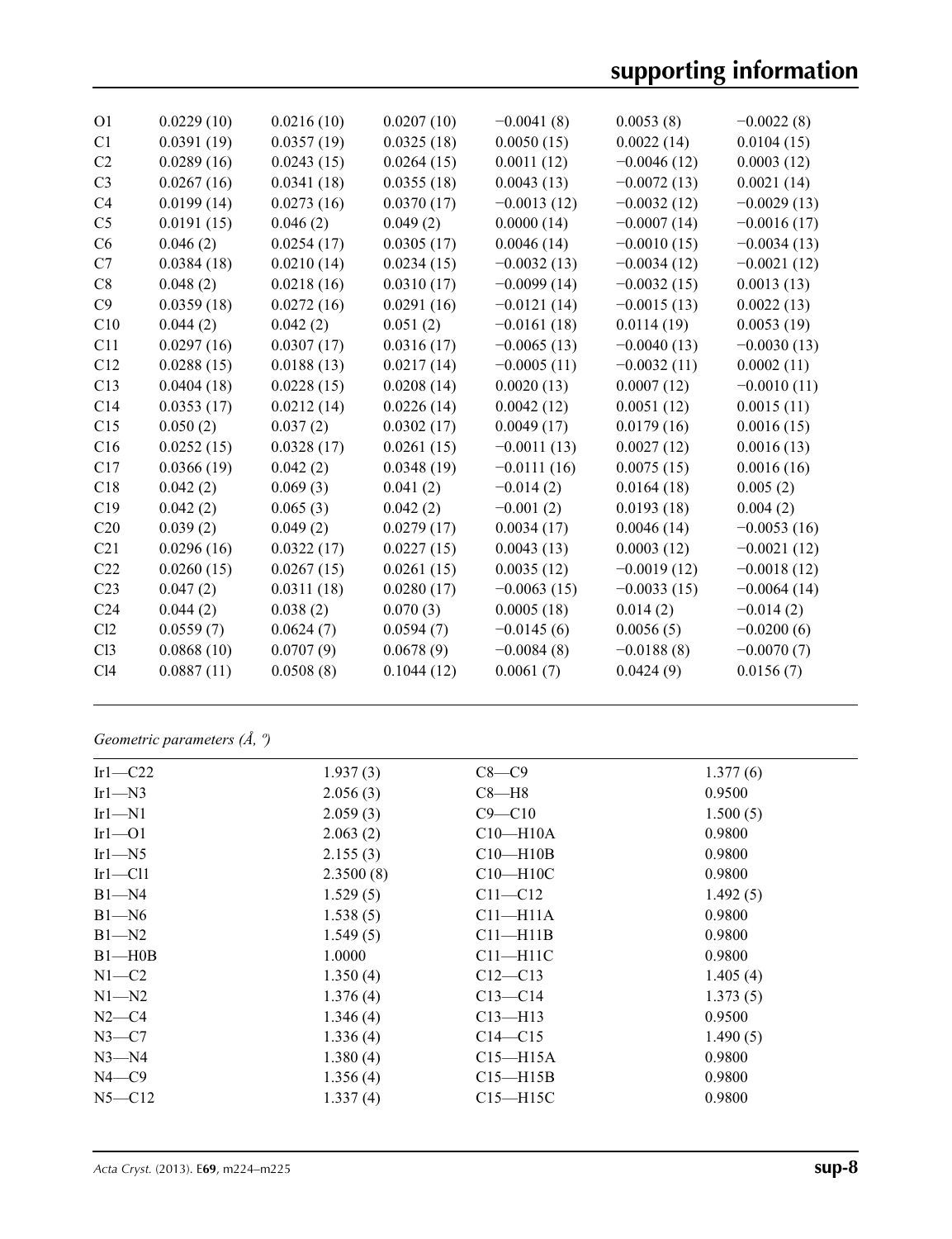| $N5 - N6$           | 1.372(3)   | $C16 - C21$        | 1.418(5) |
|---------------------|------------|--------------------|----------|
| $N6 - C14$          | 1.348(4)   | $C16 - C17$        | 1.419(5) |
| $O1 - C16$          | 1.303(4)   | $C17 - C18$        | 1.366(5) |
| $C1-C2$             | 1.492(5)   | $C17 - H17$        | 0.9500   |
| $Cl-H1A$            | 0.9800     | $C18 - C19$        | 1.414(7) |
| $C1 - H1B$          | 0.9800     | $C18 - H18$        | 0.9500   |
| $C1 - H1C$          | 0.9800     | $C19 - C20$        | 1.383(6) |
| $C2-C3$             | 1.393(5)   | $C19 - H19$        | 0.9500   |
| $C3-C4$             | 1.374(5)   | $C20-C21$          | 1.425(5) |
| $C3-H3$             | 0.9500     | $C20 - H20$        | 0.9500   |
| $C4 - C5$           | 1.503(5)   | $C21 - C22$        | 1.435(5) |
| $C5 - H5A$          | 0.9800     | $C22-C23$          | 1.494(5) |
| $C5 - H5B$          | 0.9800     | $C23 - H23A$       | 0.9800   |
| $C5 - H5C$          | 0.9800     | $C23 - H23B$       | 0.9800   |
| $C6-C7$             | 1.494(5)   | $C23 - H23C$       | 0.9800   |
| $C6 - H6A$          | 0.9800     | $C24 - C13$        | 1.716(6) |
| $C6 - H6B$          | 0.9800     | $C24 - C12$        | 1.732(5) |
| $C6 - H6C$          | 0.9800     | $C24 - C14$        | 1.765(5) |
| $C7-C8$             | 1.397(5)   | $C24 - H24$        | 1.0000   |
|                     |            |                    |          |
| $C22$ —Irl—N3       | 98.38 (13) | $N3 - C7 - C6$     | 125.0(3) |
| $C22$ -Irl-N1       | 93.09 (12) | $C8 - C7 - C6$     | 126.3(3) |
| $N3$ -Irl-N1        | 89.24 (10) | $C9-C8-C7$         | 106.8(3) |
| $C22 - Ir1 - O1$    | 82.18 (12) | $C9-C8-H8$         | 126.6    |
| $N3 - Ir1 - O1$     | 177.55(9)  | $C7-C8-H8$         | 126.6    |
| $N1 - Ir1 - O1$     | 93.12(9)   | $N4$ $-C9$ $-C8$   | 107.8(3) |
| $C22$ -Irl-N5       | 174.27(12) | $N4 - C9 - C10$    | 122.9(3) |
| $N3$ -Irl-N5        | 87.20 (10) | $C8 - C9 - C10$    | 129.2(3) |
| $N1$ —Irl—N5        | 85.68 (10) | C9-C10-H10A        | 109.5    |
| $O1$ —Irl—N5        | 92.29(9)   | C9-C10-H10B        | 109.5    |
| $C22$ —Irl—Cl1      | 93.09 (10) | H10A-C10-H10B      | 109.5    |
| $N3$ —Irl—Cl1       | 91.03(8)   | C9-C10-H10C        | 109.5    |
| $N1$ -Irl-Cl1       | 173.71(8)  | H10A-C10-H10C      | 109.5    |
| $O1 - Ir1 - Cl1$    | 86.56(6)   | H10B-C10-H10C      | 109.5    |
| $N5$ -Irl-Cll       | 88.06 (7)  | $C12 - C11 - H11A$ | 109.5    |
| $N4 - B1 - N6$      | 109.7(3)   | $C12 - C11 - H11B$ | 109.5    |
| $N4 - B1 - N2$      | 108.9(3)   | H11A-C11-H11B      | 109.5    |
| $N6 - B1 - N2$      | 107.8(3)   | $C12-C11-H11C$     | 109.5    |
| $N4 - B1 - H0B$     | 110.1      | H11A-C11-H11C      | 109.5    |
| $N6 - B1 - H0B$     | 110.1      | H11B-C11-H11C      | 109.5    |
| $N2$ — $B1$ — $H0B$ | 110.1      | $N5 - C12 - C13$   | 109.3(3) |
| $C2 - N1 - N2$      | 107.0(3)   | $N5 - C12 - C11$   | 123.9(3) |
| $C2 - N1 - Ir1$     | 134.9(2)   | $C13 - C12 - C11$  | 126.9(3) |
| $N2 - N1 - Ir1$     | 117.83(19) | $C14 - C13 - C12$  | 106.1(3) |
| $C4 - N2 - N1$      | 109.6(3)   | $C14 - C13 - H13$  | 127.0    |
| $C4 - N2 - B1$      | 130.4(3)   | $C12 - C13 - H13$  | 127.0    |
| $N1 - N2 - B1$      | 119.9(3)   | $N6 - C14 - C13$   | 107.9(3) |
| $C7 - N3 - N4$      | 108.0(3)   | $N6 - C14 - C15$   | 123.0(3) |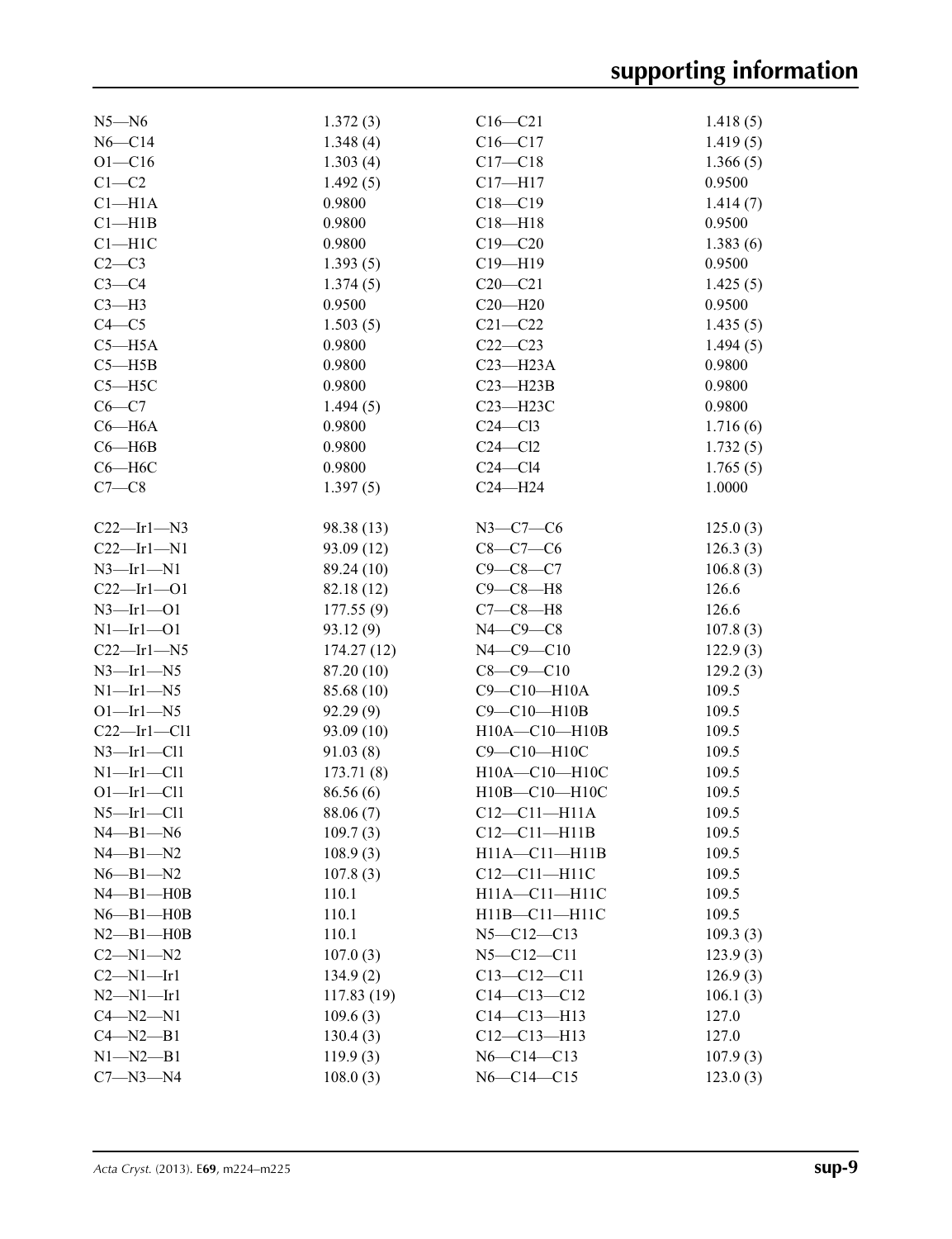| $C7 - N3 - Ir1$      | 134.4(2)    | $C13 - C14 - C15$   | 129.1(3)    |
|----------------------|-------------|---------------------|-------------|
| $N4 - N3 - Ir1$      | 117.6(2)    | $C14-C15-H15A$      | 109.5       |
| $C9 - N4 - N3$       | 108.7(3)    | $C14 - C15 - H15B$  | 109.5       |
| $C9 - N4 - B1$       | 130.7(3)    | $H15A - C15 - H15B$ | 109.5       |
| $N3 - N4 - B1$       | 120.4(3)    | $C14 - C15 - H15C$  | 109.5       |
| $C12 - N5 - N6$      | 106.9(2)    | H15A-C15-H15C       | 109.5       |
| $C12 - N5 - Ir1$     | 135.0(2)    | $H15B - C15 - H15C$ | 109.5       |
| $N6 - N5 - Ir1$      | 117.95(19)  | $O1 - C16 - C21$    | 119.6(3)    |
| $C14 - N6 - N5$      | 109.8(3)    | $O1 - C16 - C17$    | 120.1(3)    |
| $C14 - N6 - B1$      | 131.9(3)    | $C21 - C16 - C17$   | 120.2(3)    |
| $N5 - N6 - B1$       | 117.7(2)    | $C18 - C17 - C16$   | 118.6(4)    |
| $C16 - 01 - Ir1$     | 110.2(2)    | $C18 - C17 - H17$   | 120.7       |
| $C2-C1-H1A$          | 109.5       | $C16-C17-H17$       | 120.7       |
| $C2-C1-H1B$          | 109.5       | $C17 - C18 - C19$   | 122.7(4)    |
| $H1A - C1 - H1B$     | 109.5       | $C17 - C18 - H18$   | 118.7       |
| $C2-C1-H1C$          | 109.5       | $C19 - C18 - H18$   | 118.7       |
| $H1A - C1 - H1C$     | 109.5       | $C20-C19-C18$       | 119.3(4)    |
| $H1B - C1 - H1C$     | 109.5       | $C20-C19-H19$       | 120.4       |
| $N1-C2-C3$           | 108.7(3)    | $C18 - C19 - H19$   | 120.4       |
| $N1-C2-C1$           | 124.7(3)    | $C19 - C20 - C21$   | 120.0(4)    |
| $C3-C2-C1$           | 126.5(3)    | $C19 - C20 - H20$   | 120.0       |
| $C4-C3-C2$           | 106.9(3)    | $C21 - C20 - H20$   | 120.0       |
| $C4-C3-H3$           | 126.6       | $C16 - C21 - C20$   | 119.3(3)    |
| $C2-C3-H3$           | 126.6       | $C16 - C21 - C22$   | 113.1(3)    |
| $N2 - C4 - C3$       | 107.9(3)    | $C20-C21-C22$       | 127.3(3)    |
| $N2 - C4 - C5$       | 123.4(3)    | $C21 - C22 - C23$   | 119.1(3)    |
| $C3-C4-C5$           | 128.7(3)    | $C21 - C22 - Ir1$   | 112.6(2)    |
| $C4-C5-H5A$          | 109.5       | $C23 - C22 - Ir1$   | 127.8(3)    |
| $C4-C5-H5B$          | 109.5       | $C22-C23-H23A$      | 109.5       |
| $H5A - C5 - H5B$     | 109.5       | C22-C23-H23B        | 109.5       |
| $C4-C5-H5C$          | 109.5       | $H23A - C23 - H23B$ | 109.5       |
| $H5A-C5-H5C$         | 109.5       | C22-C23-H23C        | 109.5       |
| $H5B-C5-H5C$         | 109.5       | H23A-C23-H23C       | 109.5       |
| $C7-C6-H6A$          | 109.5       | H23B-C23-H23C       | 109.5       |
| $C7-C6-H6B$          | 109.5       | $Cl3-C24-C12$       | 111.8(3)    |
| $H6A-C6-H6B$         | 109.5       | $Cl3-C24-C14$       | 108.0(3)    |
| $C7-C6-H6C$          | 109.5       | $Cl2-C24-C14$       | 111.2(3)    |
| $H6A-C6-H6C$         | 109.5       | $Cl3-C24-H24$       | 108.6       |
| Н6В-С6-Н6С           | 109.5       | $Cl2-C24-H24$       | 108.6       |
| $N3-C7-C8$           | 108.6(3)    | $Cl4-C24-H24$       | 108.6       |
|                      |             |                     |             |
| $C22$ —Irl—Nl—C2     | 45.2(3)     | $C1 - C2 - C3 - C4$ | 179.5(3)    |
| $N3$ —Irl—N1—C2      | 143.5(3)    | $N1 - N2 - C4 - C3$ | $-0.6(4)$   |
| $O1$ -Irl-N1-C2      | $-37.2(3)$  | B1-N2-C4-C3         | $-176.4(3)$ |
| $N5$ —Irl—Nl—C2      | $-129.2(3)$ | $N1 - N2 - C4 - C5$ | 179.9(3)    |
| $C22$ —Irl—N1—N2     | $-142.2(2)$ | $B1 - N2 - C4 - C5$ | 4.2(5)      |
| $N3$ —Irl—N1—N2      | $-43.9(2)$  | $C2-C3-C4-N2$       | 0.3(4)      |
| $O1 - Ir1 - N1 - N2$ | 135.5(2)    | $C2-C3-C4-C5$       | 179.7(3)    |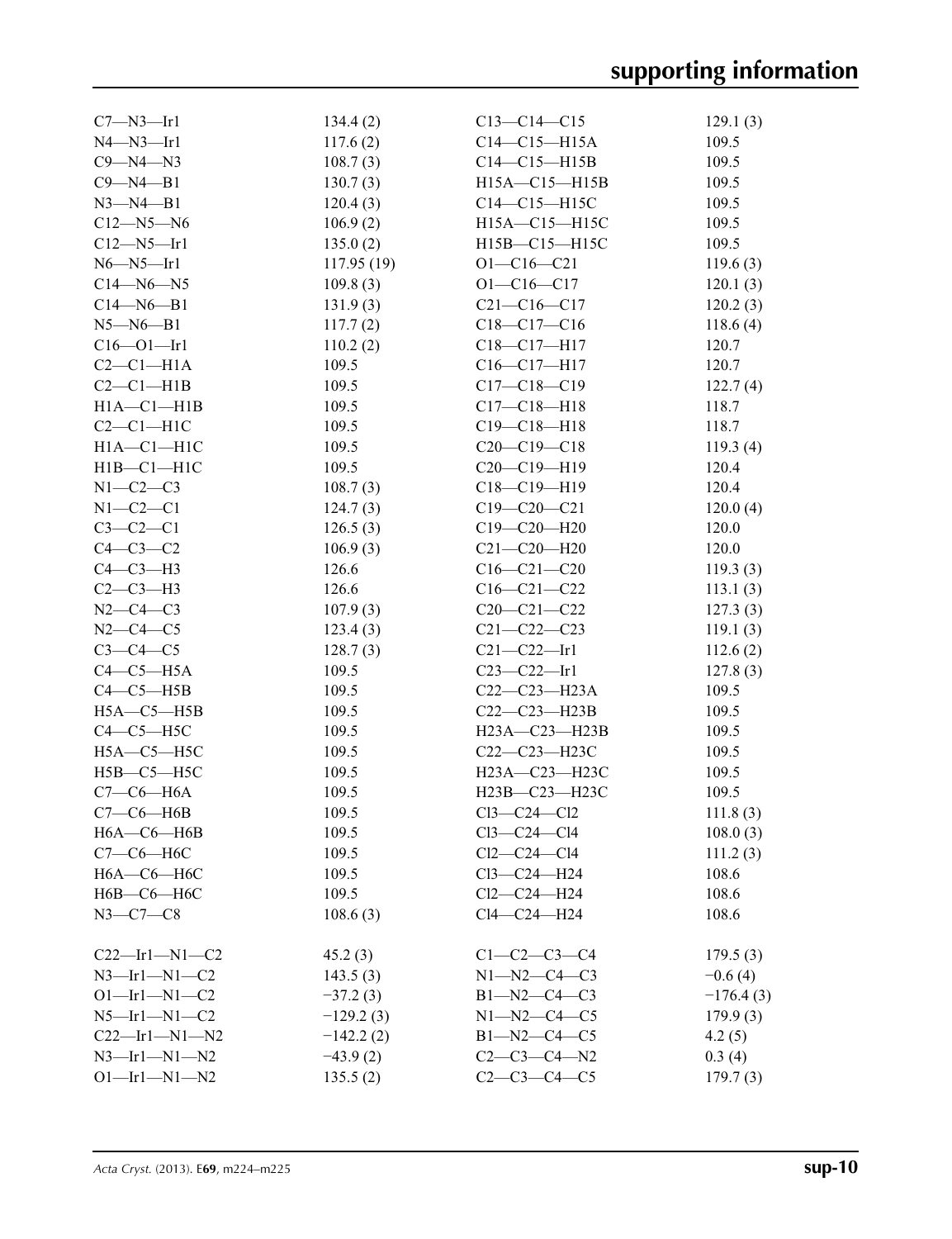| $N5$ —Ir1—N1—N2             | 43.4(2)     | $N4 - N3 - C7 - C8$    | $-0.4(4)$   |
|-----------------------------|-------------|------------------------|-------------|
| $C2 - N1 - N2 - C4$         | 0.6(3)      | $Ir1-N3-C7-C8$         | $-178.1(2)$ |
| $Ir1-M1-N2-C4$              | $-173.9(2)$ | $N4 - N3 - C7 - C6$    | 178.2(3)    |
| $C2 - N1 - N2 - B1$         | 176.9(3)    | Irl—N3—C7—C6           | 0.5(5)      |
| $Ir1-M1-N2-B1$              | 2.4(4)      | $N3 - C7 - C8 - C9$    | $-0.1(4)$   |
| $N4 - B1 - N2 - C4$         | $-129.0(3)$ | $C6-C7-C8-C9$          | $-178.7(3)$ |
| $N6 - B1 - N2 - C4$         | 111.9(4)    | $N3 - N4 - C9 - C8$    | $-0.8(4)$   |
| $N4 - B1 - N2 - N1$         | 55.6 $(4)$  | $B1 - N4 - C9 - C8$    | 173.4(3)    |
| $N6 - B1 - N2 - N1$         | $-63.4(4)$  | $N3 - N4 - C9 - C10$   | $-178.9(3)$ |
| $C22$ —Irl—N3—C7            | $-48.8(3)$  | $B1 - N4 - C9 - C10$   | $-4.6(6)$   |
| $N1$ —Irl—N3—C7             | $-141.8(3)$ | $C7-C8-C9-N4$          | 0.6(4)      |
| $N5$ —Irl—N3—C7             | 132.5(3)    | $C7-C8-C9-C10$         | 178.4(4)    |
| $Cl1$ —Ir $1$ —N $3$ —C7    | 44.5(3)     | $N6 - N5 - C12 - C13$  | 0.1(3)      |
| $C22$ —Ir1—N3—N4            | 133.7(2)    | $Ir1 - N5 - C12 - C13$ | $-175.2(2)$ |
| $N1$ —Irl—N3—N4             | 40.7(2)     | $N6 - N5 - C12 - C11$  | 179.6(3)    |
| $N5$ —Ir1—N3—N4             | $-45.0(2)$  | $Ir1 - N5 - C12 - C11$ | 4.4(5)      |
| $Cl1$ —Ir $1$ —N $3$ —N $4$ | $-133.0(2)$ | $N5 - C12 - C13 - C14$ | $-0.1(4)$   |
| $C7 - N3 - N4 - C9$         | 0.8(4)      | $C11-C12-C13-C14$      | $-179.6(3)$ |
| Irl—N3—N4—C9                | 178.9(2)    | $N5 - N6 - C14 - C13$  | $-0.1(4)$   |
| $C7 - N3 - N4 - B1$         | $-174.2(3)$ | $B1 - N6 - C14 - C13$  | 170.8(3)    |
| $Ir1 - N3 - N4 - B1$        | 4.0(4)      | $N5 - N6 - C14 - C15$  | 178.1(3)    |
| $N6 - B1 - N4 - C9$         | $-115.4(4)$ | $B1 - N6 - C14 - C15$  | $-11.1(5)$  |
| $N2 - B1 - N4 - C9$         | 126.7(3)    | $C12-C13-C14-N6$       | 0.1(4)      |
| $N6 - B1 - N4 - N3$         | 58.3 $(4)$  | $C12-C13-C14-C15$      | $-177.9(3)$ |
| $N2 - B1 - N4 - N3$         | $-59.6(4)$  | $Ir1 - O1 - C16 - C21$ | $-10.4(4)$  |
| $N3$ —Irl—N5—C12            | $-143.5(3)$ | $Ir1 - O1 - C16 - C17$ | 174.7(3)    |
| $N1$ —Irl—N5—C12            | 127.0(3)    | $O1 - C16 - C17 - C18$ | 175.3(4)    |
| $O1$ —Irl—N5—C12            | 34.1(3)     | $C21-C16-C17-C18$      | 0.4(6)      |
| $Cl1$ -Irl-N5-C12           | $-52.4(3)$  | $C16-C17-C18-C19$      | $-1.4(7)$   |
| $N3$ —Irl—N5—N6             | 41.6(2)     | $C17-C18-C19-C20$      | 1.1(7)      |
| $N1$ —Irl—N5—N6             | $-47.8(2)$  | $C18-C19-C20-C21$      | 0.3(7)      |
| $O1$ —Irl—N5—N6             | $-140.8(2)$ | $O1 - C16 - C21 - C20$ | $-174.0(3)$ |
| $Cl1$ -Irl-N5-N6            | 132.8(2)    | $C17-C16-C21-C20$      | 0.9(5)      |
| $C12 - N5 - N6 - C14$       | 0.0(3)      | $O1 - C16 - C21 - C22$ | 0.0(5)      |
| $Ir1 - N5 - N6 - C14$       | 176.2(2)    | $C17-C16-C21-C22$      | 174.8(3)    |
| $C12 - N5 - N6 - B1$        | $-172.3(3)$ | $C19-C20-C21-C16$      | $-1.2(6)$   |
| $Ir1$ —N5—N6—B1             | 3.9(3)      | $C19-C20-C21-C22$      | $-174.2(4)$ |
| $N4 - B1 - N6 - C14$        | 128.6(3)    | $C16-C21-C22-C23$      | $-161.3(3)$ |
| $N2 - B1 - N6 - C14$        | $-112.9(4)$ | $C20-C21-C22-C23$      | 12.0(5)     |
| $N4 - B1 - N6 - N5$         | $-61.1(4)$  | $C16-C21-C22-H1$       | 11.4(4)     |
| $N2 - B1 - N6 - N5$         | 57.4 (4)    | $C20-C21-C22-H1$       | $-175.3(3)$ |
| $C22$ -Irl-01- $C16$        | 13.0(2)     | $N3$ —Irl—C22—C21      | 164.6(2)    |
| $N1 - Ir1 - O1 - C16$       | 105.7(2)    | $N1$ -Irl-C22-C21      | $-105.8(2)$ |
| $N5$ —Irl—Ol—C16            | $-168.5(2)$ | $O1$ -Irl-C22-C21      | $-13.0(2)$  |
| $Cl1$ -Irl-01-C16           | $-80.6(2)$  | $Cl1$ -Irl-C22-C21     | 73.1(2)     |
| $N2 - N1 - C2 - C3$         | $-0.4(4)$   | N3-Irl-C22-C23         | $-23.6(3)$  |
| $Ir1-M1-C2-C3$              | 172.8(2)    | $N1$ -Irl-C22-C23      | 66.1(3)     |
| $N2 - N1 - C2 - C1$         | $-179.9(3)$ | $O1$ —Irl—C22—C23      | 158.9(3)    |
|                             |             |                        |             |